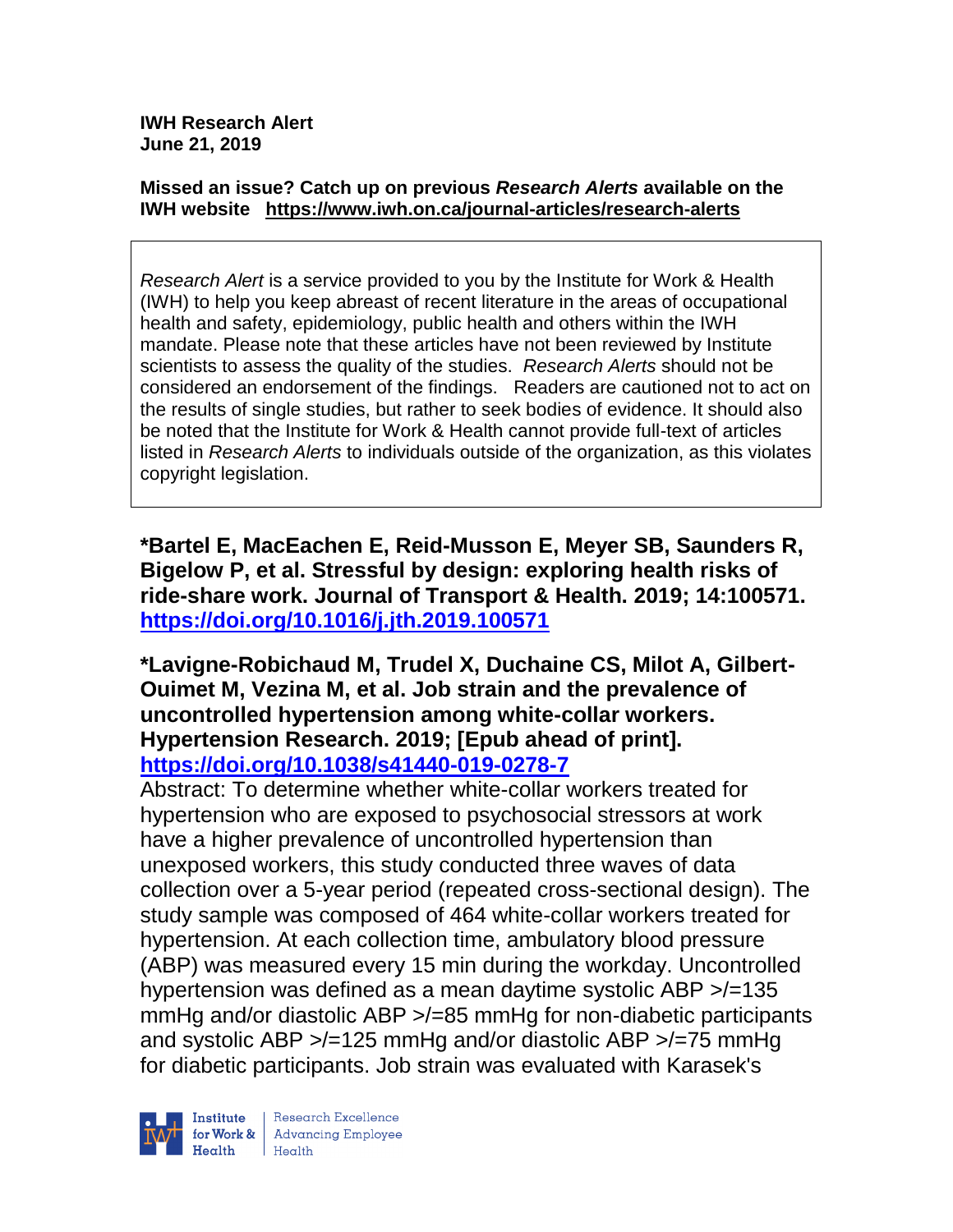demand-latitude model using validated scales for psychological demands and decision latitude. Prevalence ratios (PR) and 95% confidence intervals (CI) were estimated using generalized estimating equations, adjusting for sociodemographic and lifestyle-related risk factors. Men with job strain (high demands and low latitude) and active jobs (high demands and high latitude) had a higher prevalence of uncontrolled hypertension (PR job strain = 1.46, 95% CI: 1.07-1.98 and PR active = 1.47, 95% CI: 1.12-1.94). When considered separately, high demands were associated with a higher prevalence of uncontrolled hypertension in both men (PR highest tertile = 1.60, 95% CI: 1.25-2.06) and women (PR highest tertile = 1.60, 95% CI: 1.03-2.47). Workers exposed to psychosocial stressors at work according to the demand-latitude model had a higher prevalence of uncontrolled hypertension. Reducing these frequent exposures could help to reduce the burden of uncontrolled hypertension

# **\*Pahwa M, Labreche F, Kim J, Harris MA, Song C, Peters CE, et al. The impact of night shift work on breast cancer: results from the Burden of Occupational Cancer in Canada Study. American Journal of Industrial Medicine. 2019; [Epub ahead of print]. <https://doi.org/10.1002/ajim.22999>**

Abstract: BACKGROUND: We estimated the proportion and number of female breast cancer cases in Canada attributable to night shift work, a probable cause of breast cancer. METHODS: Levin's equation was used to calculate population attributable fractions (PAFs) among Canadian women who ever worked night/rotating shifts from 1961 to 2000, accounting for labor turnover and survival to the year 2011. The calculated PAFs were applied to 2011 Canadian breast cancer incidence statistics to obtain the number of attributable cases. RESULTS: Approximately 1.5 million women ever worked night/rotating shifts during 1961-2000 and survived to 2011. The PAFs ranged from 2.0% (95% confidence interval [CI]: 1.4-6.2) to 5.2% (95% CI: 3.7-13.6), and 470 to 1200 incident breast cancer cases in 2011 were likely due to shift work, of which 38% would have been diagnosed among women in health-related occupations. CONCLUSIONS: More research is needed to increase the certainty of this association, but current evidence supports workplace-based prevention

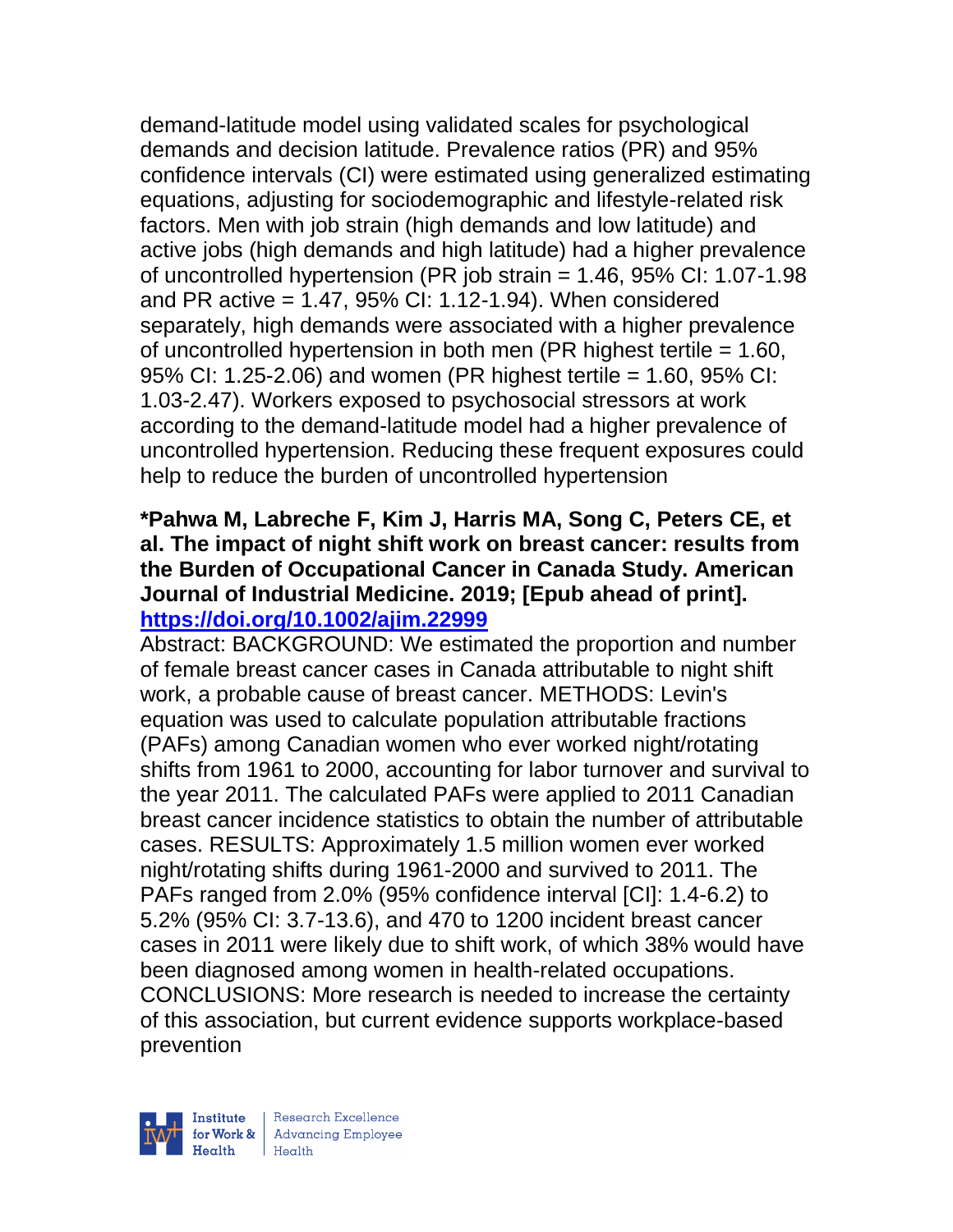**Ahlin JK, LaMontagne AD, and Magnusson Hanson LL. Are there bidirectional relationships between psychosocial work characteristics and depressive symptoms? A fixed effects analysis of Swedish national panel survey data. Occupational and Environmental Medicine. 2019; 76(7):455-461. <https://doi.org/10.1136/oemed-2018-105450> [open access]** Abstract: OBJECTIVES: Psychosocial work characteristics have been prospectively associated with depressive symptoms. However, methodological limitations have raised questions regarding causality. It is also unclear to what extent depressive symptoms affect the experience of the psychosocial work environment. We examined contemporaneous (measured simultaneously) and lagged bidirectional relationships between psychosocial work characteristics and depressive symptoms, simultaneously controlling for time-stable individual characteristics. METHODS: We included 3947 subjects in the Swedish Longitudinal Occupational Survey of Health (SLOSH), with self-reported job demands, control, social support, work efforts, rewards, procedural justice and depressive symptoms in four waves 2010-2016. We applied dynamic panel models with fixed effects, using structural equation modelling, adjusting for all time-stable individual characteristics such as personality and pre-employment factors. RESULTS: Higher levels of job demands, job demands in relation to control, work efforts and efforts in relation to rewards were contemporaneously associated with more depressive symptoms (standardised beta: 0.18-0.25, p<0.001), while higher levels of workplace social support, rewards at work and procedural justice were associated with less depressive symptoms (beta: -0.18, p<0.001,beta: -0.16, p<0.001 and beta: -0.09, p<0.01, respectively). In contrast, only work efforts predicted higher levels of depressive symptoms 2 years later (beta: 0.05, p<0.05). No other lagged associations were found in any direction. CONCLUSIONS: After controlling for all time-invariant confounding, our results suggest that psychosocial work characteristics predominantly affect depressive symptoms immediately or with only a short time lag. Furthermore, we found no evidence of reverse causation. This indicates short-term causal associations, although the temporal precedence of psychosocial work characteristics remains uncertain

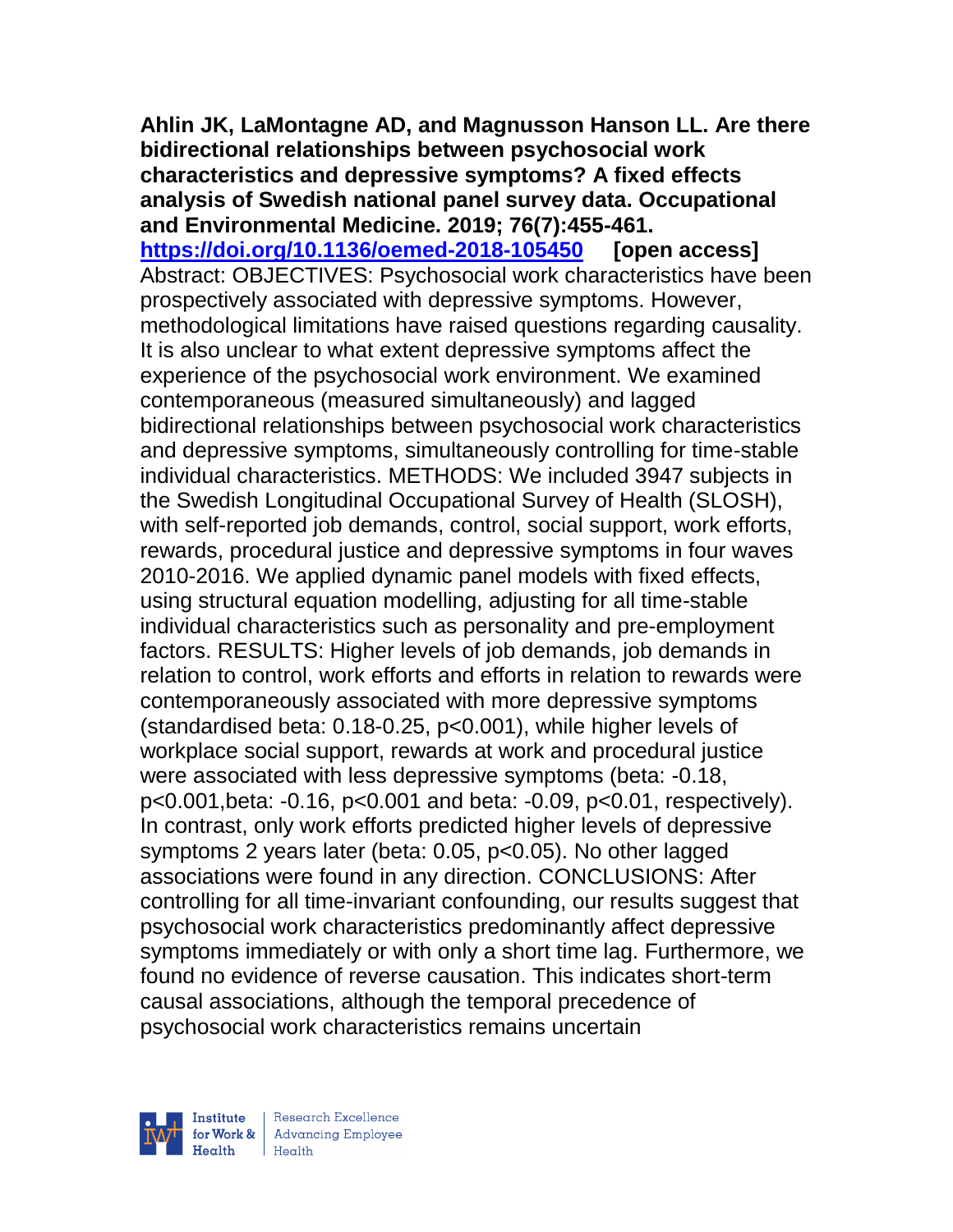#### **Babu KM, Brent J, and Juurlink DN. Prevention of opioid overdose. New England Journal of Medicine. 2019; 380(23):2246- 2255.**

**<https://doi.org/10.1056/NEJMra1807054>** 

#### **Barkhordari A, Malmir B, and Malakoutikhah M. An analysis of individual and social factors affecting occupational accidents. Safety and Health at Work. 2019; 10(2):205-212.**

**<https://doi.org/10.1016/j.shaw.2019.01.002> [open access]** Abstract: Background Workforce health is one of the primary and most challenging issues, particularly in industrialized countries. This article aims at modeling the major factors affecting accidents in the workplace, including general health, work-family conflict, effort-reward imbalance, and internal and external locus of control. Methods A cross-sectional study was conducted in Esfahan Steel Company in Iran. A total of 450 participants were divided into two groups-control and case-and the questionnaires were distributed among them. Data were collected through a 7-part questionnaire. Finally, the results were analyzed using SPSS 22.0 and Amos software. Results All the studied variables had a significant relationship with the accident proneness. In the case group, general health with a coefficient of - 0.37, work-family conflict with 0.10, effort-reward imbalance with 0.10, internal locus of control with -0.07, and external locus of control with 0.40 had a direct effect on occupational stress. Occupational stress also had a positive direct effect on accident proneness with a coefficient of 0.47. In addition, fitness indices of control group showed general health (-0.35), work-family conflict (0.36), effort-reward imbalance (0.13), internal locus of control (-0.15), and external locus of control (0.12) have a direct effect on occupational stress. Besides, occupational stress with a coefficient of 0.09 had a direct effect on accident proneness. Conclusion It can be concluded that although previous studies and the present study showed the effect of stress on accident and accident proneness, some hidden and external factors such as work-family conflict, effort-reward imbalance, and external locus of control that affect stress should also be considered. It helps industries face less occupational stress and, consequently, less occurrence rates of accidents.

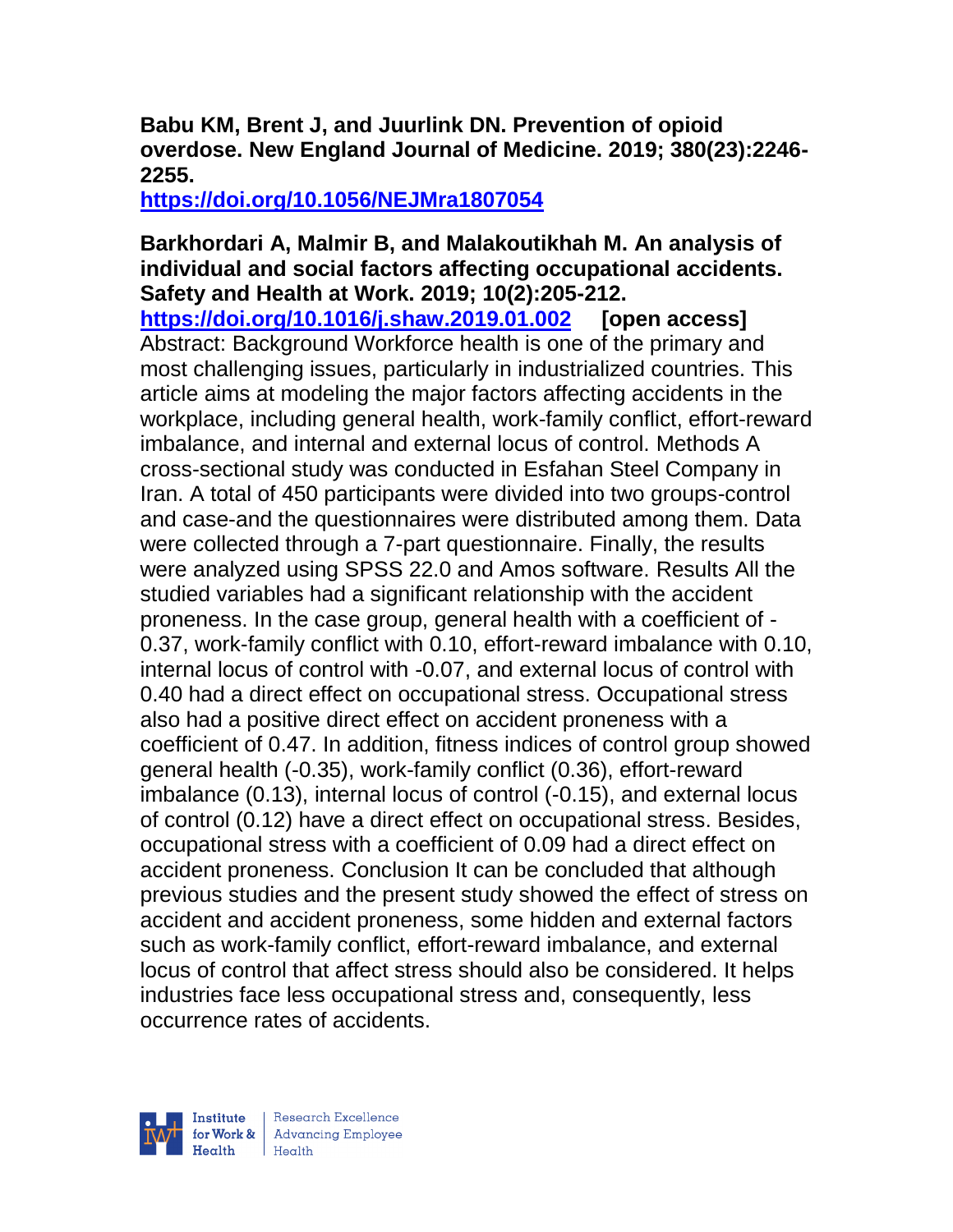#### **Callahan CL, Friesen MC, Locke SJ, Dopart PJ, Stewart PA, Schwartz K, et al. Case-control investigation of occupational lead exposure and kidney cancer. Occupational and Environmental Medicine. 2019; 76(7):433-440. <https://doi.org/10.1136/oemed-2018-105327>**

Abstract: OBJECTIVES: Lead is a suspected carcinogen that has been inconsistently associated with kidney cancer. To clarify this relationship, we conducted an analysis of occupational lead exposure within a population-based study of kidney cancer using detailed exposure assessment methods. METHODS: Study participants (1217 cases and 1235 controls), enrolled between 2002 and 2007, provided information on their occupational histories and, for selected leadrelated occupations, answered questions regarding workplace tasks, and use of protective equipment. Industrial hygienists used this information to develop several estimates of occupational lead exposure, including probability, duration and cumulative exposure. Unconditional logistic regression was used to compute ORs and 95% CIs for different exposure metrics, with unexposed subjects serving as the reference group. Analyses were also conducted stratifying on several factors, including for subjects of European ancestry only, single nucleotide polymorphisms in ALAD (rs1805313, rs1800435, rs8177796, rs2761016), a gene involved in lead toxicokinetics. RESULTS: In our study, cumulative occupational lead exposure was not associated with kidney cancer (OR 0.9, 95% CI 0.7 to 1.3 for highest quartile vs unexposed; ptrend=0.80). Other lead exposure metrics were similarly null. We observed no evidence of effect modification for the evaluated ALAD variants (subjects of European ancestry only, 662 cases and 561 controls) and most stratifying factors, although lead exposure was associated with increased risk among never smokers. CONCLUSIONS: The findings of this study do not offer clear support for an association between occupational lead exposure and kidney cancer

## **Dobri SCD, Moslehi AH, and Davies TC. Are oral fluid testing devices effective for the roadside detection of recent cannabis use? A systematic review. Public Health. 2019; 171:57-65. <https://doi.org/10.1016/j.puhe.2019.03.006>**

Abstract: OBJECTIVES: Although laws related to drug impairment may deter some drivers, enforcement requires effective detection.



Institute Research Excellence<br>
for Work & Advancing Employee<br>
Health Health | Research Excellence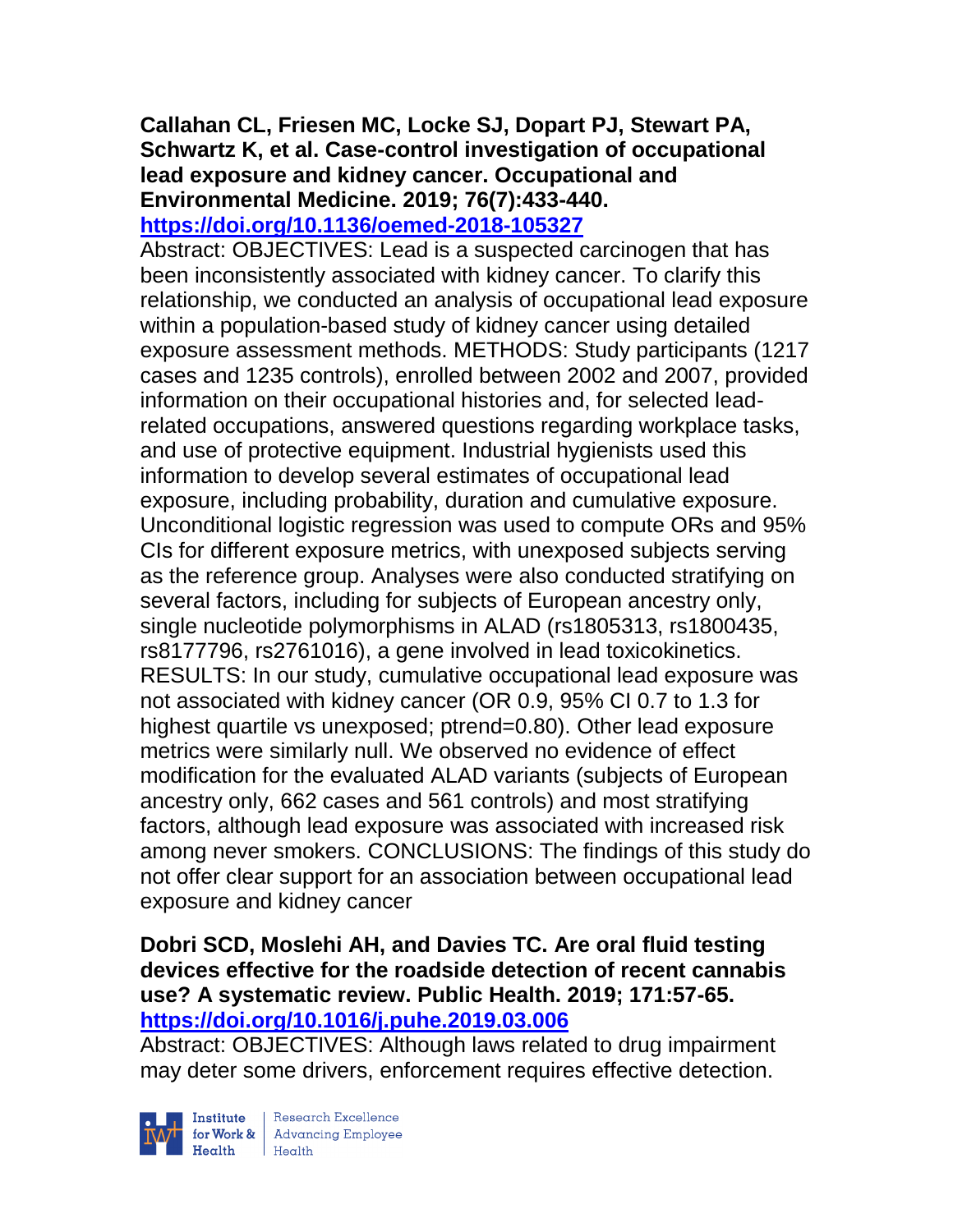There are different methods and devices to test for cannabis use, but it is unclear if these devices meet the necessary criteria to be implemented at the roadside. This systematic review synthesized research that investigated on-site oral fluid drug screening devices. STUDY DESIGN: This is a systematic review. METHODS: Eight databases (PubMed, Web of Science, MEDLINE, Engineering Village, Embase, Compendex, CINAHL, and Scopus) were searched to identify research that had evaluated the effectiveness of oral fluid testing devices. Fifteen articles that used an on-site testing device to detect cannabis use were selected for review. RESULTS: There is a lack of standardized test protocols with respect to biological matrices used for confirmation analysis (blood and oral fluid), concentration detection cutoff, population sample, and contamination with other drugs (alcohol). There is also a lack of device consistency making it difficult to draw conclusions. Sensitivity, specificity, and accuracy of nine devices showed that none of the current devices meet the minimum requirements suggested by the ROSITA, ROSITA-2, and DRUID projects (80% for all three parameters). CONCLUSIONS: The results of this systematic review indicated that the devices with the ability to detect lower Delta9-tetrahydrocannabinol concentration levels achieved better results with respect to sensitivity, specificity, and accuracy than those with higher detection levels. However, research must be focused on developing a roadside detection oral fluid technique that meets the ROSITA, ROSITA-2, and DRUID projects' guidelines

# **Gershuni O, Czabanowska K, Burazeri G, Cichowska MA, and Von Krauss MK. Is there a golden recipe? A scoping review of public health workforce development. European Journal of Public Health. 2019; 29(3):401-408.**

## **<https://doi.org/10.1093/eurpub/cky247>**

Abstract: BACKGROUND: This study intended to design a suitable and comprehensive approach for a public health workforce development plan with the ultimate goal of meeting the health objectives in different European Region countries. METHODS: We performed a scoping review, including an accurate and exhaustive country-specific hand-search process, mapping the key concepts and practices used in public health workforce development based on the available evidence worldwide. RESULTS: We identified nine



| Research Excellence Finantium Research Excellence<br>
Finantium Research Employee<br>
Realth Health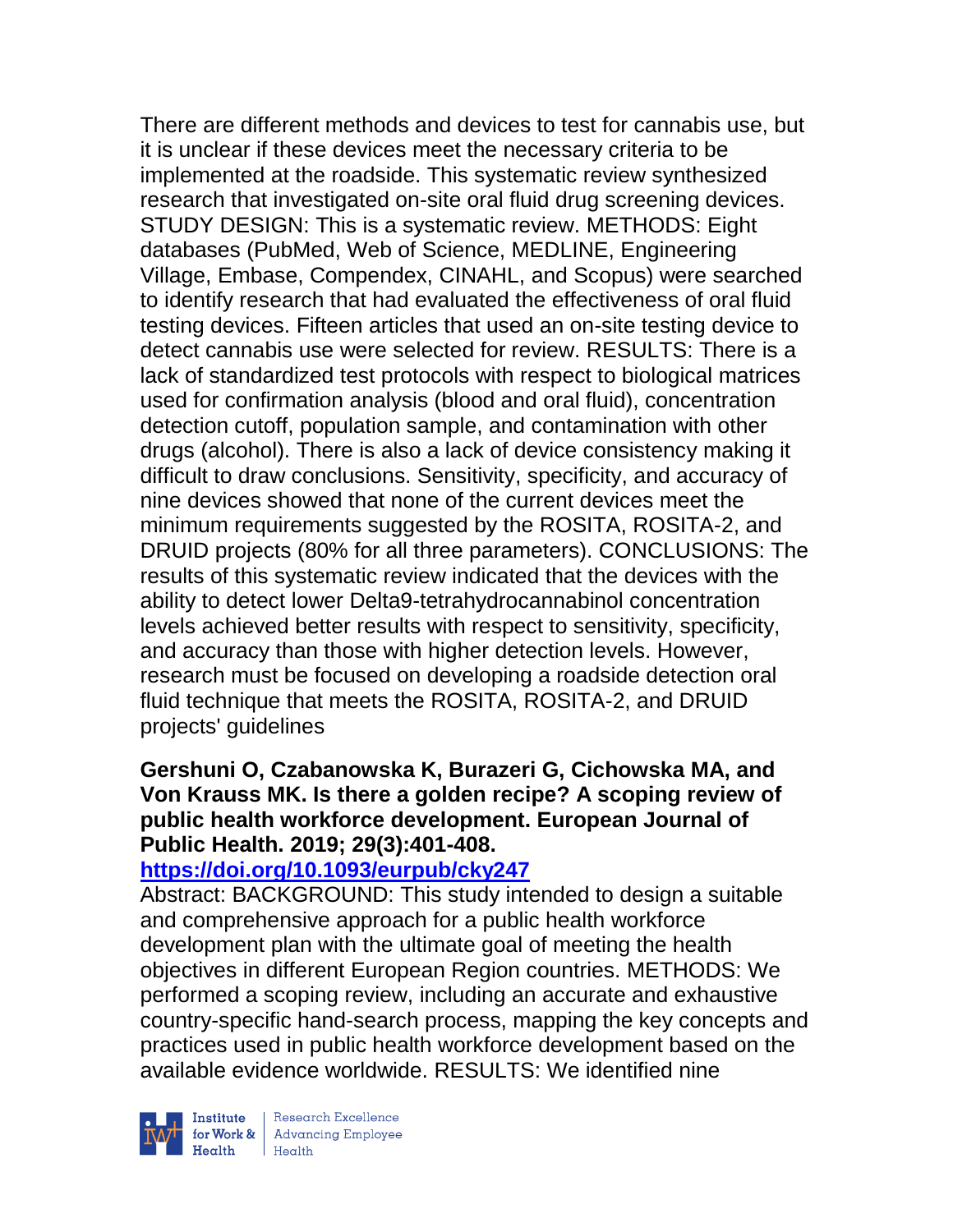comparative measures, based on common features from a scoping literature review, for the assessment of public health workforce development plans available in selected countries. This list of nine comparative measures includes: (i) Alignment between the 10 Essential Public Health Operations (EPHOs) or core public health functions and organizational resources and public health priority areas; (ii) Regulations and Norms; (iii) Capacity Assessment; (iv) Datasets and Databases; (v) Workforce Development Strategies, Planning and Management; (vi) Education, Training, Core Competencies and Models; (vii) Licensing, Accreditation and Credentialing; (viii) Forecasting Strategies for Enumerating and Quotas and (ix) Ethical and Professional Codes of Conduct. These measures are essential to develop, sustain and modernize the public health workforce effectively. CONCLUSION: We propose a wellbalanced set of measures for countries aiming to improve or develop their public health workforce based on instruments that are successfully used and applied in a wide range of countries with different public health systems. However, the implementation should be tailored and adopted according to the specific country context and available recourses

#### **Karlsson ND, Markkanen PK, Kriebel D, Gore RJ, Galligan CJ, Sama SR, et al. Home care aides' experiences of verbal abuse: a survey of characteristics and risk factors. Occupational and Environmental Medicine. 2019; 76(7):448-454.**

**<https://doi.org/10.1136/oemed-2018-105604> [open access]** Abstract: OBJECTIVE: Violence from care recipients and family members, including both verbal and physical abuse, is a serious occupational hazard for healthcare and social assistance workers. Most workplace violence studies in this sector focus on hospitals and other institutional settings. This study examined verbal abuse in a large home care (HC) aide population and evaluated risk factors. METHODS: We used questionnaire survey data collected as part of a larger mixed methods study of a range of working conditions among HC aides. This paper focuses on survey responses of HC aides (n=954) who reported on verbal abuse from non-family clients and their family members. Risk factors were identified in univariate and multivariable analyses. RESULTS: Twenty-two per cent (n=206) of aides reported at least one incident of verbal abuse in the 12 months



| Research Excellence for Work & Advancing Employee<br>Health Health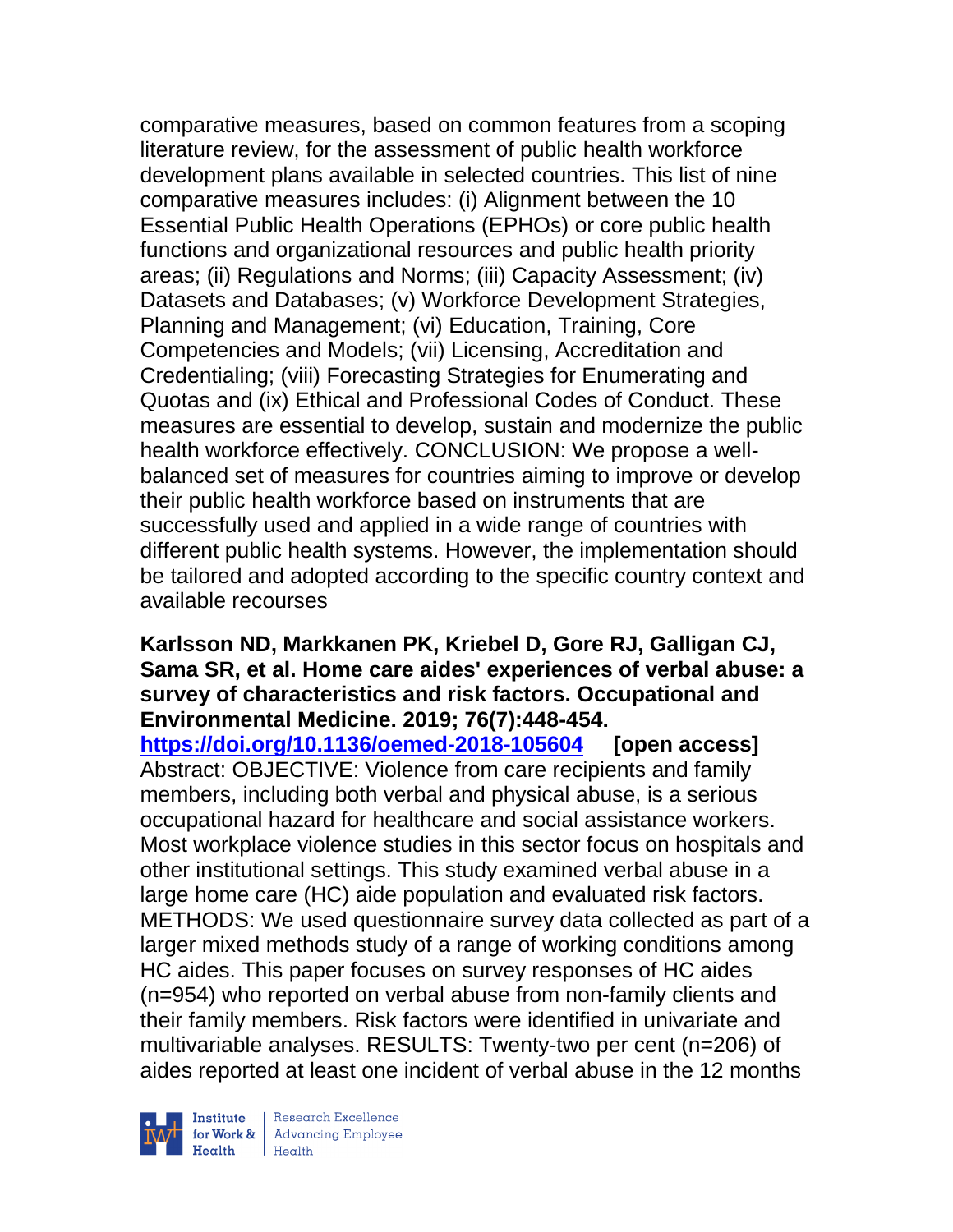before the survey. Three factors were found to be important in multivariable models: clients with dementia (relative risk (RR) 1.38, 95% CI 1.07 to 1.78), homes with too little space for the aide to work (RR 1.52, 95% CI 1.17 to 1.97) and predictable work hours (RR 0.74, 95% CI 0.58 to 0.94); two additional factors were associated with verbal abuse, although not as strongly: having clients with limited mobility (RR 1.35, 95% CI 0.94 to 1.93) and an unclear plan for care delivery (RR 1.27, 95% CI 0.95 to 1.69). Aides reporting verbal abuse were 11 times as likely to also report physical abuse (RR 11.53; 95% CI 6.84 to 19.45). CONCLUSIONS: Verbal abuse is common among HC aides. These findings suggest specific changes in work organisation and training that may help reduce verbal abuse

# **Luhnen M, Prediger B, Neugebauer EAM, and Mathes T. Systematic reviews of health economic evaluations: a structured analysis of characteristics and methods applied. Research Synthesis Methods. 2019; 10(2):195-206.**

# **<https://doi.org/10.1002/jrsm.1342>**

Abstract: INTRODUCTION: The number of systematic reviews of health economic evaluations (SR-HEs) is increasing. We aimed at providing a detailed overview of the characteristics and applied methods in recently published SR-HEs. METHODS: We searched MEDLINE (03/2017) for SR-HEs published since 2015 using validated search filters. We included studies that performed a systematic review of full economic evaluations and searched at least one electronic database. We extracted data in a standardized, beforehand piloted form that was deduced from the items of the PRISMA and CHEERS checklists. Data were extracted by one reviewer, and a 10% random sample was verified by a second. We prepared descriptive statistical measures to describe the SR-HEs. RESULTS: We included 202 SR-HEs. We identified similarities especially in the methods for information retrieval. Study selection, data extraction, and assessment of quality and transferability were frequently not reported or performed without taking measures to reduce errors (eg, independent study selection). A wide range of different tools was applied for critical appraisal. Moreover, the reporting of included economic evaluations and the synthesis of their results showed strong variations. CONCLUSIONS: Overall, we identified few common features in the applied methods for SR-HEs.



| Research Excellence Finantium Research Excellence<br>
For Work & Advancing Employee<br>
Health Health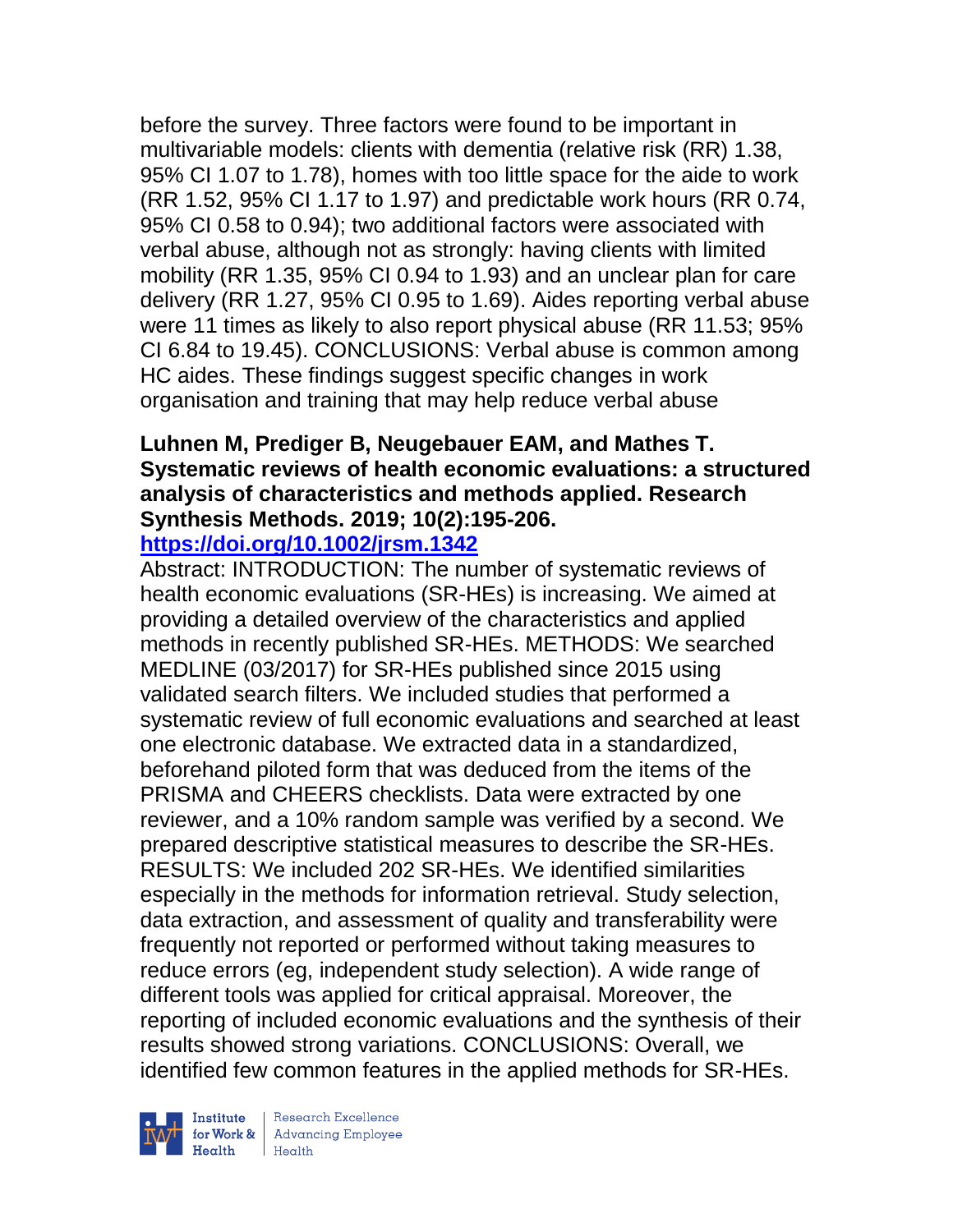The information retrieval processes are largely standardized, but many studies did not use validated search filters. For the other systematic review steps, the methodological approaches varied. In particular, important challenges seem to be the methodological quality and transferability assessment as well as presentation and (quantitative) synthesis of results. Efforts are needed for increasing standardization, quality of applied methods, and reporting of SR-HEs

**Nord D and Grossi T. Using data to advance Employment First: opportunities and direction. Journal of Vocational Rehabilitation. 2019; 50(3):259-262.** 

**<https://doi.org/10.3233/JVR-191005>** 

#### **Nordenmark M, Hagqvist E, and Vinberg S. Sickness presenteeism among the self-employed and employed in northwestern Europe: the importance of time demands. Safety and Health at Work. 2019; 10(2):224-228.**

**<https://doi.org/10.1016/j.shaw.2019.01.003> [open access]** Abstract: Background European policymakers encourage individuals to become self-employed because it is a way to promote innovation and job creation. It can be assumed that health and well-being among the self-employed and managers in small-scale enterprises are particularly crucial in this enterprise group because the smallness of the enterprise makes its members vulnerable. Earlier studies have indicated that the self-employed have a high working pace and work for long and irregular hours, indicating that it can be difficult to stay at home because of sickness. The purpose of this study is to investigate the occurrence of sickness presenteeism among the self-employed in relation to the organizationally employed and to analyze whether any differences can be explained by higher work demands among the self-employed. Methods The study is based on the fifth European survey on working conditions (2010) and includes the northwestern European countries in the survey. The questions cover a wide range of topics designed to meet the European Union's political needs. The main variables in this study are sickness presenteeism and several indicators of time demands. Results The results show that the selfemployed report a higher level of sickness presenteeism than the employed: 52.4 versus 43.6%. All indicators of time demands are significantly related to the risk for sickness presenteeism, also when

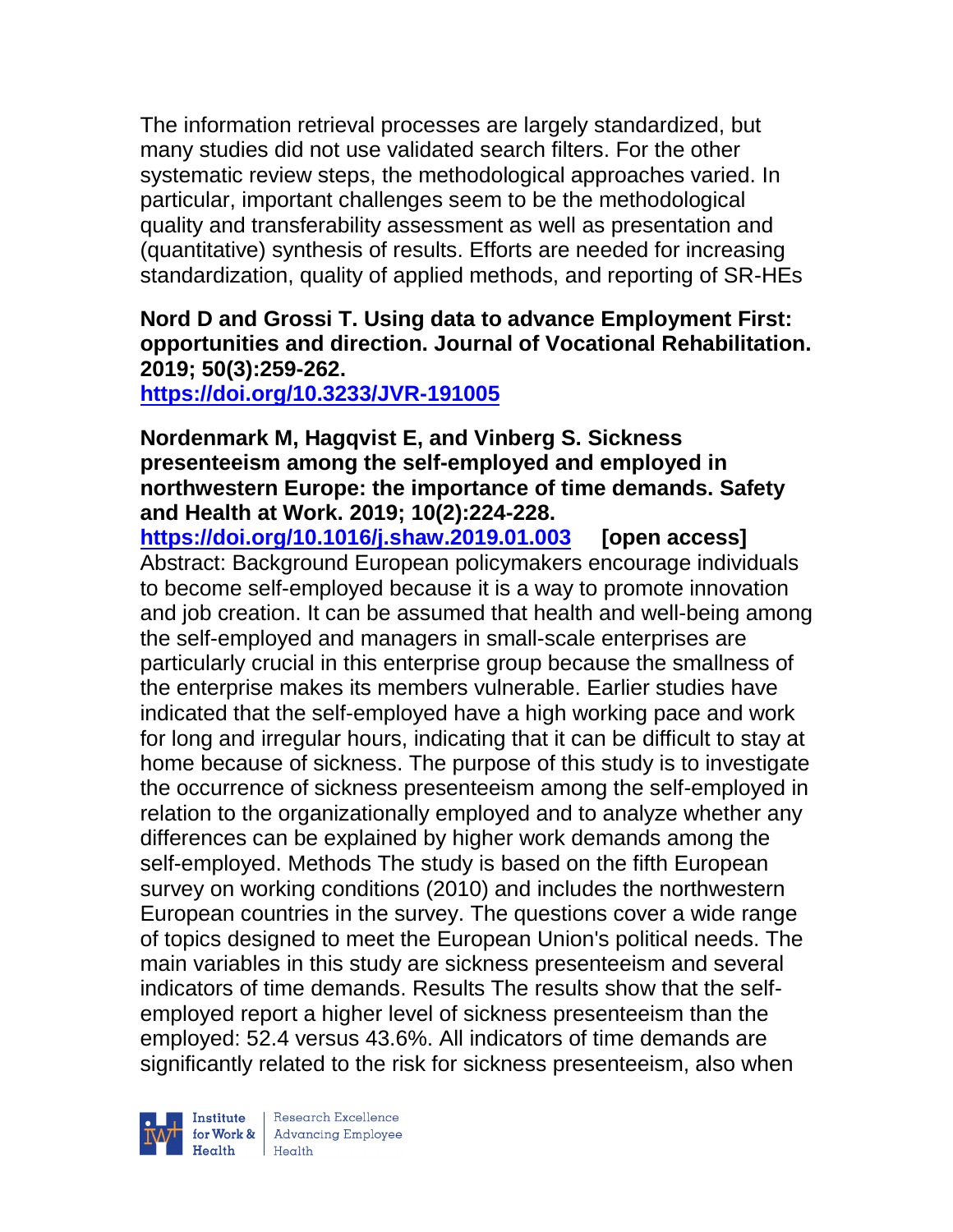controlling for background characteristics. Conclusion The results confirm that the level of sickness presenteeism is higher among the self-employed and that high time demands are a major explanation to this

# **Pollock A and van Wijck F. Cochrane overviews: how can we optimize their impact on evidence-based rehabilitation? European Journal of Physical & Rehabilitation Medicine. 2019; 55(3):395-410.**

**<https://doi.org/10.23736/S1973-9087.19.05780-0> [open access]** Abstract: INTRODUCTION: Overviews (i.e. reviews of multiple systematic reviews) comprise a relatively novel methodology to systematically synthesize research findings. Overviews aim for a beneficial impact on clinical practice, but their methods and pathways to impact have so far not been mapped. The aim of this paper was to inform recommendations for optimizing impact on rehabilitation practice and research by mapping methods and pathways to impact in Cochrane overviews relevant to rehabilitation. EVIDENCE ACQUISITION: We systematically searched and identified published Cochrane overviews (to June 2018) relevant to rehabilitation. We extracted data and compared overviews on key characteristics, methods of evidence synthesis, statements about impact, and access metrics. We explored one overview in detail regarding beneficiaries, activities and outputs, mapped potential pathways to impact, and, using an iterative process, refined this into a generic map. Through exploration of all synthesized data, we propose further recommendations for planning, conducting and reporting of future overviews in order to optimize impact on rehabilitation. EVIDENCE SYNTHESIS: We identified seven Cochrane overviews relevant to rehabilitation. Their focus and methods varied, but they were broadly related to rehabilitation interventions for populations of people with diverse long-term conditions. Overviews also varied regarding their intended impact; only 4 overviews identified specific beneficiaries. All overviews included multiple tables and figures, but only one synthesized key findings into a single figure. For five overviews, the Altmetric Attention Score (a weighted count of attention that an output receives based on a range of online sources) was in the top 5% of all research outputs scored by Altmetric. The overview within our worked example had four key impact goals, each with different beneficiaries



Research Excellence for Work & | Advancing Employee  $Heath$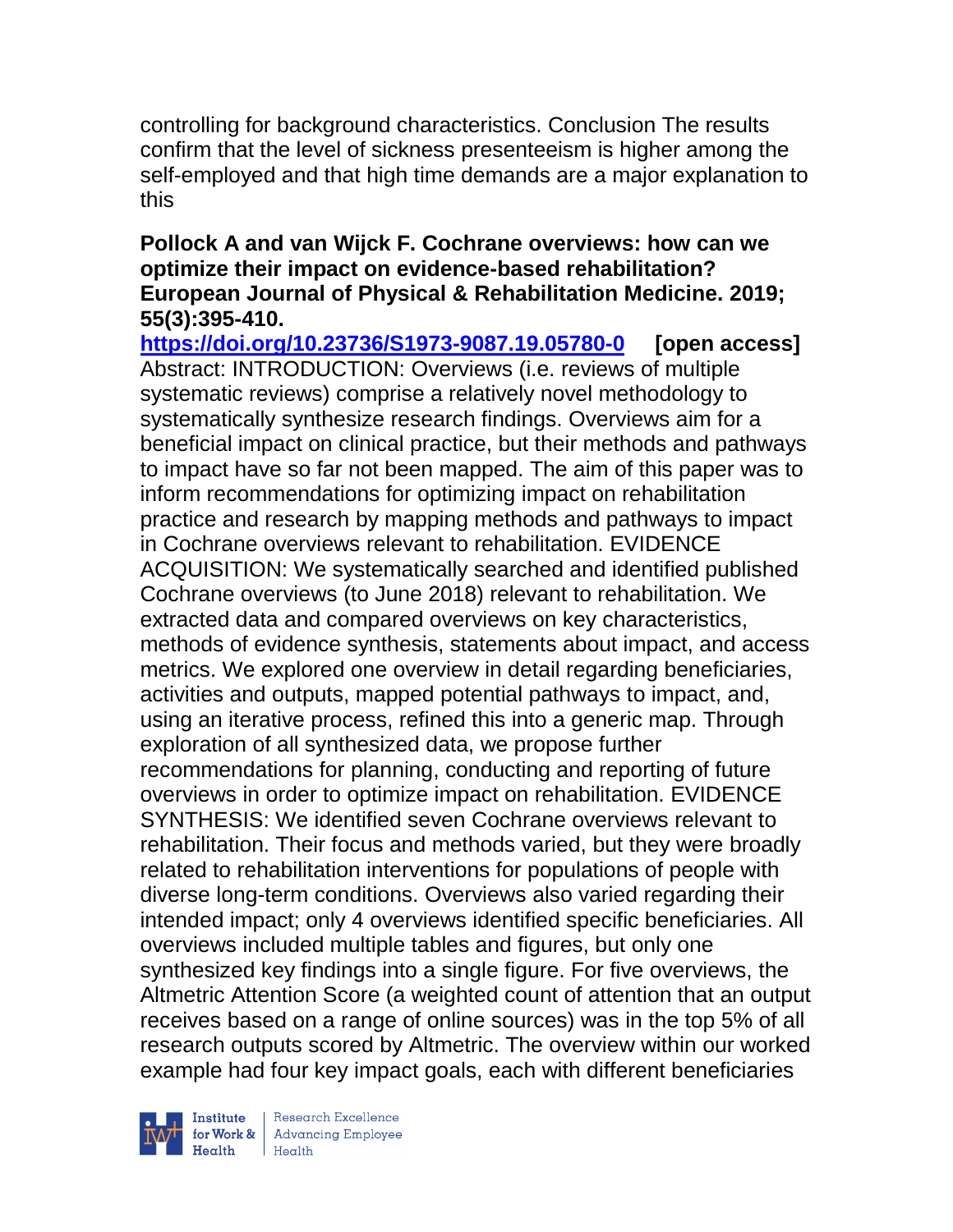and required actions; this example led to a generic map of potential pathways to impact for other overviews. CONCLUSIONS: Cochrane overviews have the potential to play a key role in knowledge translation and therefore to be useful in supporting evidence-based rehabilitation practice. However, current overviews relating to rehabilitation differ in methods, approaches and intended impact, and sometimes fall short of promoting easy access to key information for beneficiaries. Future Cochrane overviews should address topics of importance to key beneficiaries and clearly outline potential pathways to impact in order to have a potential beneficial impact on evidencebased rehabilitation and to improve rehabilitation outcomes

# **Serrano-Fernandez MJ, Boada-Grau J, Robert-Sentis L, and Vigil-Colet A. Predictive variables for musculoskeletal problems in professional drivers. Journal of Transport & Health. 2019; 14:100576.**

**<https://doi.org/10.1016/j.jth.2019.100576>** 

**Stienen MN, Ho AL, Staartjes VE, Maldaner N, Veeravagu A, Desai A, et al. Objective measures of functional impairment for degenerative diseases of the lumbar spine: a systematic review of the literature. Spine Journal. 2019; 19(7):1276-1293. <https://doi.org/10.1016/j.spinee.2019.02.014>** 

Abstract: BACKGROUND CONTEXT: The accurate determination of a patient's functional status is necessary for therapeutic decisionmaking and to critically appraise treatment efficacy. Current subjective patient-reported outcome measure (PROM)-based assessments have limitations and can be complimented by objective measures of function. PURPOSE: To systematically review the literature and provide an overview on the available objective measures of function for patients with degenerative diseases of the lumbar spine. STUDY DESIGN/SETTING: Systematic review of the literature. METHODS: The Preferred Reporting Items for Systematic Reviews and Meta-Analyses guidelines were followed. Two reviewers independently searched the PubMed, Web of Science, EMBASE, and SCOPUS databases for permutations of the words "objective," "assessment," "function," "lumbar," and "spine" including articles on human subjects with degenerative diseases of the lumbar spine that reported on objective measures of function, published until